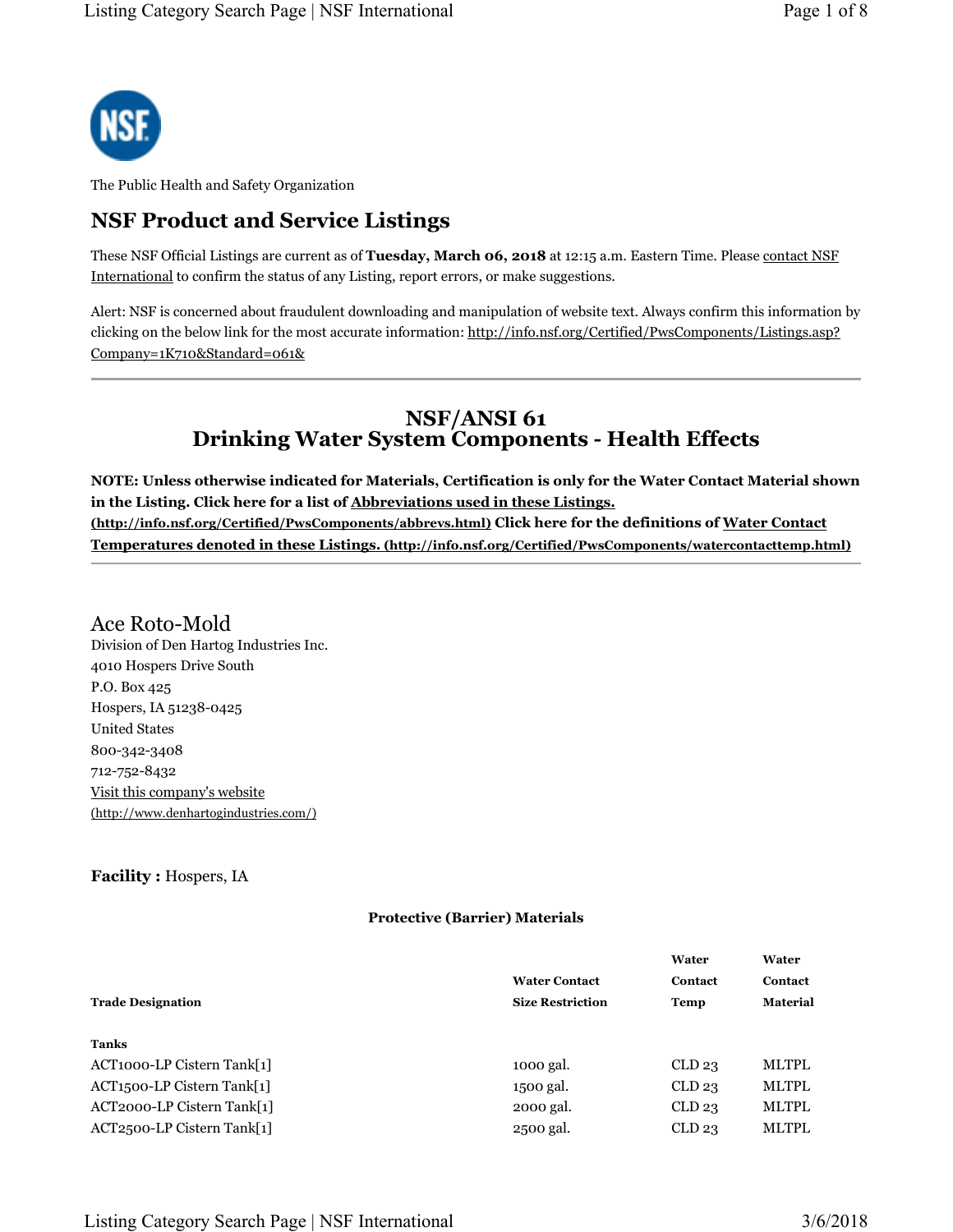ARM-10115 Stock Tank[1] ARM-10116 Stock Tank[1] ARM-10117 Stock Tank[1] ARM-10135 Stock Tank[1] ARM-10138 Stock Tank[1] ARM-10139 Stock Tank[1] ARM-19455 Stock Tank[1] CB00150-36 Cone Bottom Tank[1] CB00200-42 Cone Bottom Tank[1] CB00300-42 Cone Bottom Tank[1] CB00325-52 Cone Bottom Tank[1] CB00350-42 Cone Bottom Tank[1] CB00500-52 Cone Bottom Tank[1] CB0055-23 Batch Tank - Cone Bottom[1] CB00800-86 Cone Bottom Tank[1] CB0100-23 Batch Tank - Cone Bottom[1]  $CB0145-36$  Batch Tank - Cone Bottom[1]. CB0200-36 Batch Tank - Cone Bottom[1] CB0250-36 Batch Tank - Cone Bottom[1] CB0325-36 Batch Tank - Cone Bottom[1] CB1000-64 Cone Bottom Tank[1] CB1000-90 Cone Bottom Tank[1] CB1005-90 Cone Bottom Tank CB1150-90 Cone Bottom-Industrial Top[1] CB1200-90 Cone Bottom Tank[1]  $CB1300-90$  Cone Bottom Tank[1] CB1490-64 Cone Bottom Tank[1] CB1500-64 Cone Bottom Tank CB1600-90 Cone Bottom Tank[1] CB1700-86 Cone Bottom Tank[1] CB2495-90 Cone Bottom Tank CB2495-90 Cone Bottom-Industrial Top[1] CB2500-90 Cone Bottom Tank[1] CB2600-86 Cone Bottom Tank[1] CB2600-90 Cone Bottom Tank[1] CB3000-90 Cone Bottom Tank[1] CB3000-96 Cone Bottom Tank[1] CB4200-122 Cone Bottom Tank CB4600-102 Cone Bottom Tank[1] CB4900-102 Cone Bottom Tank[1] CB6000-122 Cone Bottom Tank CB6900-102 Cone Bottom Tank[1] CB8250-122 Cone Bottom Tank[1] DW0065-28 Double Wall Vertical Tank[2] [4]. DW0120-36 Double Wall Vertical Tank[2] [4] DW0150-36 Double Wall Vertical Tank[2] [4] DW0300-57 Double Wall Vertical Tank[2] [4] DW0500-57 Double Wall Vertical Tank[2] [4] DW1000-77 Double Wall Vertical Tank[2] [4] DW1500-77 Double Wall Vertical Tank[2] [4]

| 50 gal.   | CLD 23            | <b>MLTPL</b>                 |
|-----------|-------------------|------------------------------|
| 100 gal.  | CLD 23            | <b>MLTPL</b>                 |
| 150 gal.  | CLD23             | <b>MLTPL</b>                 |
| 920 gal.  | CLD <sub>23</sub> | <b>MLTPL</b>                 |
| 320 gal.  | CLD 23            | <b>MLTPL</b>                 |
| 610 gal.  | CLD <sub>23</sub> | <b>MLTPL</b>                 |
| 120 gal.  | CLD <sub>23</sub> | <b>MLTPL</b>                 |
| 150 gal.  | CLD <sub>23</sub> | <b>MLTPL</b>                 |
| 200 gal.  | CLD <sub>23</sub> | <b>MLTPL</b>                 |
| 300 gal.  | CLD23             | <b>MLTPL</b>                 |
| 345 gal.  | CLD <sub>23</sub> | <b>MLTPL</b>                 |
| 350 gal.  | CLD <sub>23</sub> | <b>MLTPL</b>                 |
| 500 gal.  | CLD23             | <b>MLTPL</b>                 |
| 55 gal.   | CLD <sub>23</sub> | <b>MLTPL</b>                 |
| 800 gal.  | CLD23             | <b>MLTPL</b>                 |
| 100 gal.  | CLD23             | <b>MLTPL</b>                 |
| 145 gal.  | CLD23             | <b>MLTPL</b>                 |
| 200 gal.  | CLD 23            | <b>MLTPL</b>                 |
| 250 gal.  | CLD <sub>23</sub> | <b>MLTPL</b>                 |
| 325 gal.  | CLD <sub>23</sub> | <b>MLTPL</b>                 |
| 1000 gal. | CLD <sub>23</sub> | <b>MLTPL</b>                 |
| 1000 gal. | CLD <sub>23</sub> | <b>MLTPL</b>                 |
| 1005 gal. | CLD23             | <b>MLTPL</b>                 |
| 1150 gal. | CLD <sub>23</sub> | <b>MLTPL</b>                 |
| 1200 gal. | CLD23             | <b>MLTPL</b>                 |
| 1300 gal. | CLD23             | <b>MLTPL</b>                 |
| 1490 gal. | CLD <sub>23</sub> | <b>MLTPL</b>                 |
| 1500 gal. | CLD23             | <b>MLTPL</b>                 |
| 1600 gal. | CLD23             | <b>MLTPL</b>                 |
| 1700 gal. | CLD <sub>23</sub> | <b>MLTPL</b>                 |
| 2495 gal. | CLD23             | <b>MLTPL</b>                 |
| 2495 gal. | CLD <sub>23</sub> | <b>MLTPL</b>                 |
| 2500 gal. | CLD <sub>23</sub> | <b>MLTPL</b>                 |
| 2600 gal. | CLD 23            | <b>MLTPL</b>                 |
| 2600 gal. | CLD <sub>23</sub> | <b>MLTPL</b>                 |
| 3000 gal. | CLD <sub>23</sub> | <b>MLTPL</b>                 |
| 3000 gal. | CLD 23            | <b>MLTPL</b>                 |
| 4200 gal. | CLD 23            | <b>MLTPL</b>                 |
| 4600 gal. | CLD23             | <b>MLTPL</b>                 |
| 4900 gal. | CLD23             | <b>MLTPL</b>                 |
| 6000 gal. | CLD <sub>23</sub> | <b>MLTPL</b>                 |
|           | CLD23             | <b>MLTPL</b>                 |
| 6900 gal. |                   | <b>MLTPL</b>                 |
| 8250 gal. | CLD <sub>23</sub> |                              |
| 65 gal.   | CLD <sub>23</sub> | <b>MLTPL</b>                 |
| 120 gal.  | CLD23             | <b>MLTPL</b><br><b>MLTPL</b> |
| 150 gal.  | CLD 23            |                              |
| 300 gal.  | CLD23             | <b>MLTPL</b>                 |
| 500 gal.  | CLD23             | <b>MLTPL</b>                 |
| 1000 gal. | CLD23             | <b>MLTPL</b>                 |
| 1500 gal. | CLD23             | <b>MLTPL</b>                 |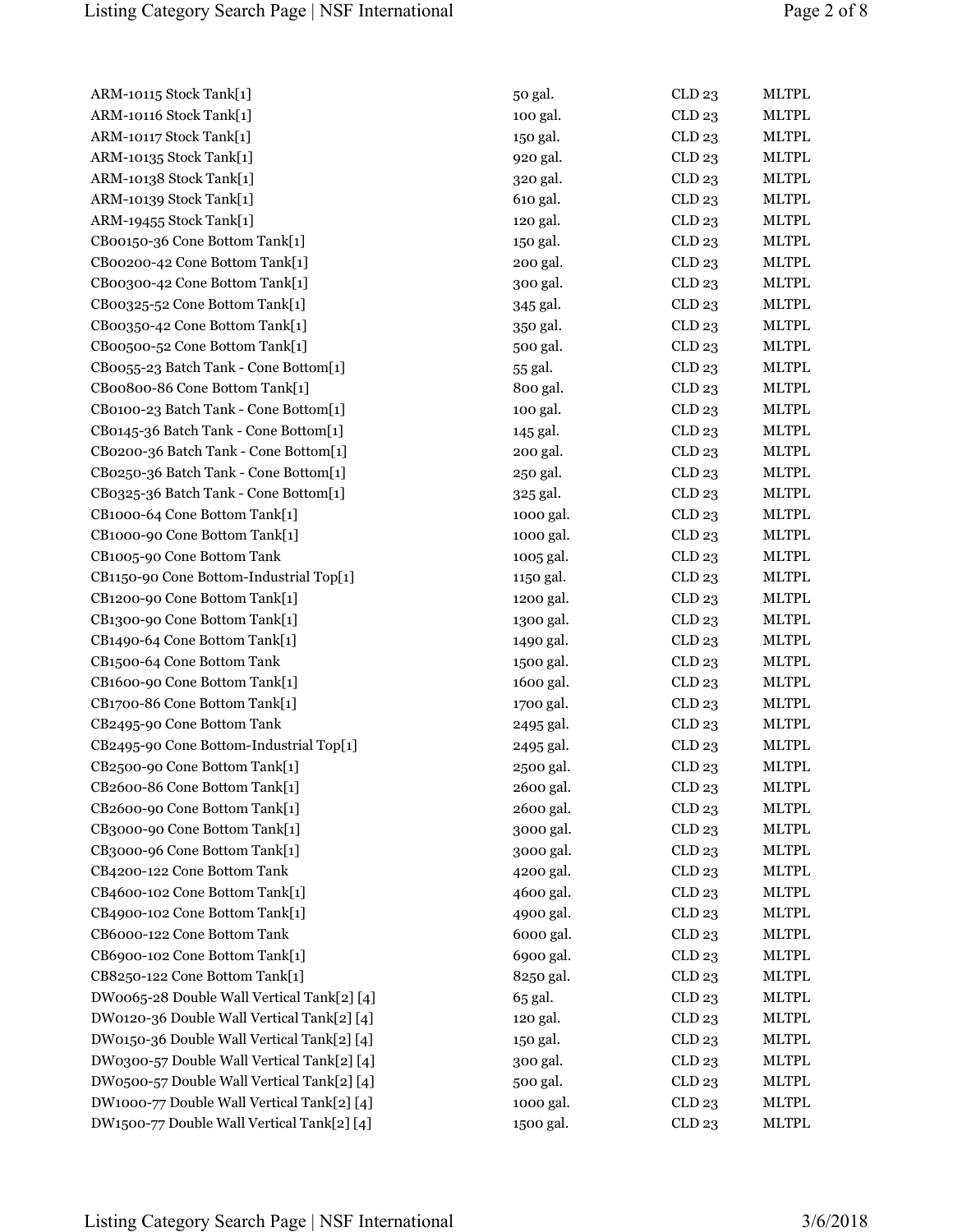| DW2000-102 Double Wall Vertical Tank[2] |
|-----------------------------------------|
| DW2500-120 Double Wall Vertical Tank[2] |
| DW6000-120 Double Wall Vertical Tank[2] |
| DW6500-120 Double Wall Vertical Tank[2] |
| FM0015-14S Leg Tank[1]                  |
| FM0025-16S Leg Tank[1]                  |
| FM00925-DS Leg Tank[1]                  |
| FM01065-56 Leg Tank[1]                  |
| FM01300-DS Leg Tank[1]                  |
| FM1010-48 Leg Tank                      |
| FM1610-78S Leg Tank[1]                  |
| FM1750-62S Leg Tank[1]                  |
| FM1800-2S Leg Tank[1]                   |
| FM2350-2S Leg Tank[1]                   |
| FM2600-2S Leg Tank[1]                   |
| FM2750-88 Leg Tank[1]                   |
| FM3250-88 Leg Tank                      |
| FM4250-88 Leg Tank                      |
| FM4250-92 Leg Tank                      |
| FS00125-35 Leg Tank[1]                  |
| FS00165-32 Leg Tank[1]                  |
| FS00225-38 Leg Tank[1]                  |
| FS00325-38 Leg Tank[1]                  |
| FS00335-44 Leg Tank[1]                  |
| FS0035-18 Leg Tank[1]                   |
|                                         |
| FS00510-57 Leg Tank[1]                  |
| FS00535-48 Leg Tank[1]                  |
| FS0065-24 Leg Tank[1]                   |
| FS0070-24 Leg Tank[1]                   |
| FS00735-48 Leg Tank[1]                  |
| FS00925-DW Leg Tank[1]                  |
| FS01005-48 Leg Tank[1]                  |
| FS01010-48 Leg Tank[1]                  |
| FS01035-78 Leg Tank[1]                  |
| FS01065-56W Leg Tank[1]                 |
| FS01300-DW Leg Tank[1]                  |
| FS01600 Sectional Tank[1]               |
| FS01610 Flat Bottom Leg Tank[1]         |
| FS1750-62W Leg Tank[1]                  |
| FS1800-2W Leg Tank[1]                   |
| FS2350-88 Leg Tank[1]                   |
| FS2600-2W Leg Tank[1]                   |
| FS2750-88 Leg Tank[1]                   |
| FS3200-2S Leg Tank[1]                   |
| FS3250-88 Leg Tank[1]                   |
| FS4250-92 Leg Tank                      |
| GV07000-142 Vertical Tank               |
| GV1050-86 Gusseted Top Tank[1]          |
| GV10500-142 Vertical Tank               |
| GV1250-142 Vertical Tank                |
|                                         |

| DW2000-102 Double Wall Vertical Tank[2] [4] | 2000 gal.  | CLD23  | <b>MLTPL</b>                          |
|---------------------------------------------|------------|--------|---------------------------------------|
| DW2500-120 Double Wall Vertical Tank[2] [4] | 2500 gal.  | CLD 23 | <b>MLTPL</b>                          |
| DW6000-120 Double Wall Vertical Tank[2] [4] | 6000 gal.  | CLD 23 | <b>MLTPL</b>                          |
| DW6500-120 Double Wall Vertical Tank[2] [4] | 6500 gal.  | CLD23  | <b>MLTPL</b>                          |
| FM0015-14S Leg Tank[1]                      | 15 gal.    | CLD 23 | <b>MLTPL</b>                          |
| FM0025-16S Leg Tank[1]                      | 25 gal.    | CLD 23 | <b>MLTPL</b>                          |
| FM00925-DS Leg Tank[1]                      | 925 gal.   | CLD 23 | <b>MLTPL</b>                          |
| FM01065-56 Leg Tank[1]                      | 1065 gal.  | CLD 23 | <b>MLTPL</b>                          |
| FM01300-DS Leg Tank[1]                      | 1300 gal.  | CLD 23 | <b>MLTPL</b>                          |
| FM1010-48 Leg Tank                          | 1010 gal.  | CLD 23 | <b>MLTPL</b>                          |
| FM1610-78S Leg Tank[1]                      | 1610 gal.  | CLD 23 | <b>MLTPL</b>                          |
| FM1750-62S Leg Tank[1]                      | 1750 gal.  | CLD 23 | <b>MLTPL</b>                          |
| FM1800-2S Leg Tank[1]                       | 1800 gal.  | CLD 23 | <b>MLTPL</b>                          |
| FM2350-2S Leg Tank[1]                       | 2350 gal.  | CLD 23 | <b>MLTPL</b>                          |
| FM2600-2S Leg Tank[1]                       | 2600 gal.  | CLD 23 | <b>MLTPL</b>                          |
| FM2750-88 Leg Tank[1]                       | 2750 gal.  | CLD23  | <b>MLTPL</b>                          |
| FM3250-88 Leg Tank                          | 3250 gal.  | CLD 23 | <b>MLTPL</b>                          |
| FM4250-88 Leg Tank                          | 4250 gal.  | CLD 23 | <b>MLTPL</b>                          |
| FM4250-92 Leg Tank                          | 4250 gal.  | CLD 23 | <b>MLTPL</b>                          |
| FS00125-35 Leg Tank[1]                      | 125 gal.   | CLD 23 | <b>MLTPL</b>                          |
| FS00165-32 Leg Tank[1]                      | 165 gal.   | CLD23  | <b>MLTPL</b>                          |
| FS00225-38 Leg Tank[1]                      | 225 gal.   | CLD 23 | <b>MLTPL</b>                          |
| FS00325-38 Leg Tank[1]                      | 325 gal.   | CLD 23 | <b>MLTPL</b>                          |
| FS00335-44 Leg Tank[1]                      | 335 gal.   | CLD 23 | <b>MLTPL</b>                          |
| FS0035-18 Leg Tank[1]                       | 35 gal.    | CLD 23 | <b>MLTPL</b>                          |
| FS00510-57 Leg Tank[1]                      | 510 gal.   | CLD 23 | <b>MLTPL</b>                          |
| FS00535-48 Leg Tank[1]                      | 535 gal.   | CLD 23 | <b>MLTPL</b>                          |
| FS0065-24 Leg Tank[1]                       | 65 gal.    | CLD 23 | <b>MLTPL</b>                          |
| FS0070-24 Leg Tank[1]                       | 70 gal.    | CLD 23 | <b>MLTPL</b>                          |
| FS00735-48 Leg Tank[1]                      | 735 gal.   | CLD 23 | <b>MLTPL</b>                          |
| FS00925-DW Leg Tank[1]                      | 925 gal.   | CLD 23 | <b>MLTPL</b>                          |
| FS01005-48 Leg Tank[1]                      | 1005 gal.  | CLD 23 | <b>MLTPL</b>                          |
| FS01010-48 Leg Tank[1]                      | 1010 gal.  | CLD 23 | <b>MLTPL</b>                          |
| FS01035-78 Leg Tank[1]                      | 1035 gal.  | CLD23  | <b>MLTPL</b>                          |
| FS01065-56W Leg Tank[1]                     | 1065 gal.  | CLD 23 | <b>MLTPL</b>                          |
| FS01300-DW Leg Tank[1]                      | 1300 gal.  | CLD23  | <b>MLTPL</b>                          |
| FS01600 Sectional Tank[1]                   | 1600 gal.  | CLD23  | <b>MLTPL</b>                          |
| FS01610 Flat Bottom Leg Tank[1]             | 1610 gal.  | CLD23  | <b>MLTPL</b>                          |
| FS1750-62W Leg Tank[1]                      | 1750 gal.  | CLD23  | <b>MLTPL</b>                          |
| FS1800-2W Leg Tank[1]                       | 1800 gal.  | CLD23  | <b>MLTPL</b>                          |
| FS2350-88 Leg Tank[1]                       | 2350 gal.  | CLD23  | <b>MLTPL</b>                          |
| FS2600-2W Leg Tank[1]                       | 2600 gal.  | CLD23  | <b>MLTPL</b>                          |
| FS2750-88 Leg Tank[1]                       | 2750 gal.  | CLD23  | <b>MLTPL</b>                          |
| FS3200-2S Leg Tank[1]                       | 3200 gal.  | CLD23  | <b>MLTPL</b>                          |
| FS3250-88 Leg Tank[1]                       | 3250 gal.  | CLD23  | <b>MLTPL</b>                          |
| FS4250-92 Leg Tank                          | 4250 gal.  | CLD23  | <b>MLTPL</b>                          |
| GV07000-142 Vertical Tank                   | 7000 gal.  | CLD23  | PE                                    |
| GV1050-86 Gusseted Top Tank[1]              | 1050 gal.  | CLD23  | <b>MLTPL</b>                          |
| GV10500-142 Vertical Tank                   | 10500 gal. | CLD 23 | PE                                    |
| GV1250-142 Vertical Tank                    | 12500 gal. | CLD 23 | $\ensuremath{\mathop{\text{\rm PE}}}$ |
|                                             |            |        |                                       |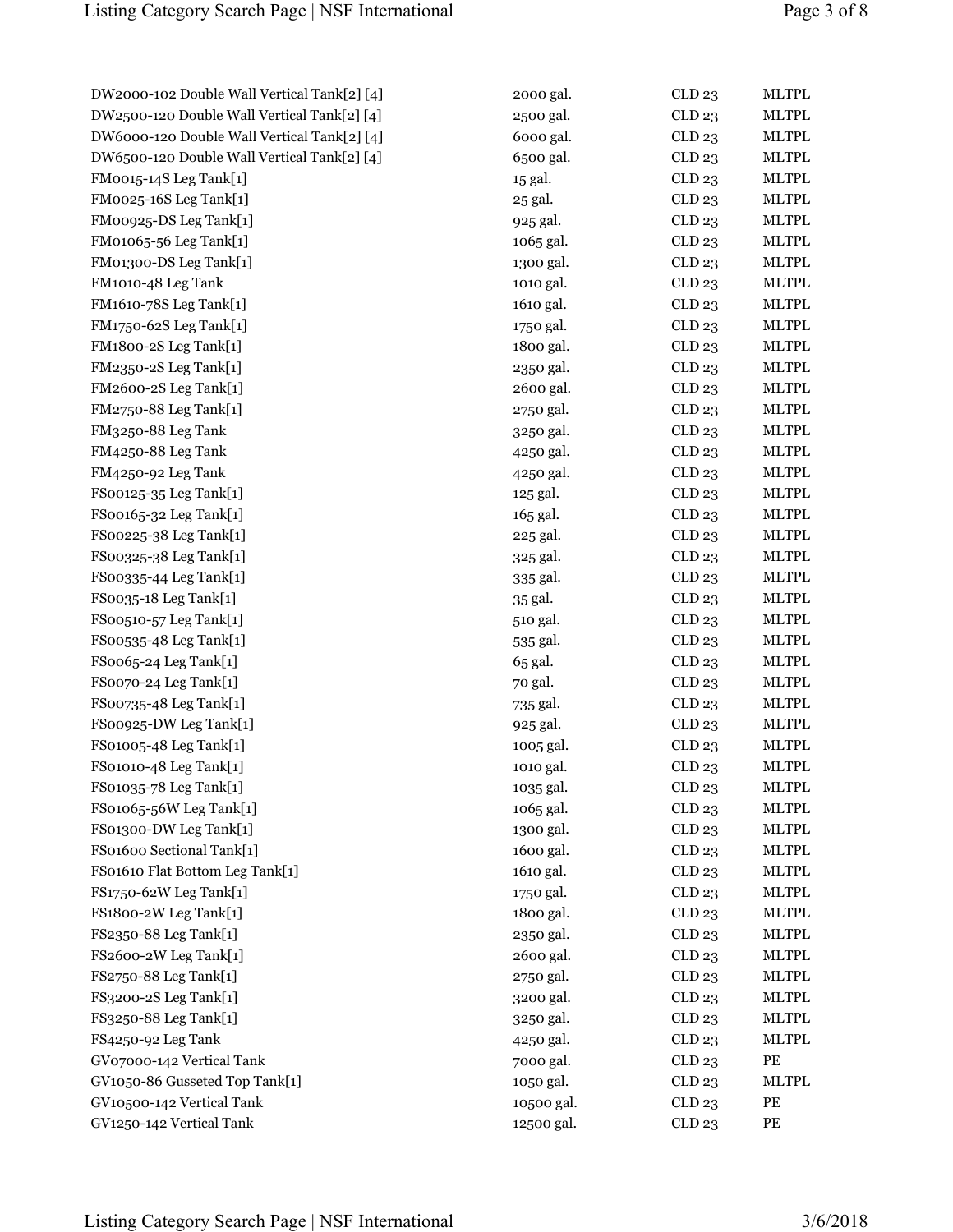GV1350-86 Gusseted Top Tank[1] GV1500-86 Gusseted Top Tank[1] GV15500-142 Vertical Tank GV1650-86 Gusseted Top Tank[1] HE0085-36 Elliptical Tank HE0200-41 Elliptical Tank[1] HE0300-48 Elliptical Tank[1] HE0400-57 Elliptical Tank[1] HE0500-57 Elliptical Tank[1] HE0600-64 Elliptical Tank  $HEo750-69$  Elliptical Tank[1]. HE0850-69 Elliptical Tank[1] HE1000-78 Elliptical Tank[1] HE1250-78 Elliptical Tank[1] HE1600-78 Elliptical Tank[1] HED0500-57 Elliptical Tank[1] HED0750-69 Elliptical Tank[1] HED0850-69 Elliptical Tank[1] HED1000-78 Elliptical Tank[1] HED1250-78 Elliptical Tank[1] HED1600-78 Elliptical Tank[1] HZ00100 Horizontal Tank[1] HZ0025-23 Horizontal Tank[1] HZ0055-23 Horizontal Tank[1] HZ0075-24 Horizontal Tank[1] HZ0095-24 Horizontal Tank[1] HZ0110-30 Horizontal Tank[1] HZ0150-30 Horizontal Tank[1] HZ0150-32 Horizontal Tank[1] HZ0200-32 Horizontal Tank[1] HZ0200-38 Horizontal Tank[1] HZ0300-38 Horizontal Tank[1] HZ0500-48 Horizontal Tank[1] IN0015-19 Inductor Tank[1] IN0015-19SM Inductor Tank[1] IN0030-24 Inductor Tank[1] IN0040-30 Inductor Tank[1] IN0055-24 Inductor Tank IN0060-24 Inductor Tank[1] IN0085-30 Inductor Tank[1] IN0110-30 Inductor Tank[1] INFD07-15 Inductor Tank INFD085 Full Drain Inductor[1] INFD10-15 Inductor Tank INFD110-30 Inductor Tank[1] INFD15-19 Inductor Tank[1] INFD30-24 Inductor Tank[1] INFD60-24 Inductor Tank[1] INFD60-30 Inductor Tank[1] LP0068-RT Low Profile Tank[1]

| 1350 gal.  | CLD23             | <b>MLTPL</b> |
|------------|-------------------|--------------|
| 1500 gal.  | CLD23             | <b>MLTPL</b> |
| 15500 gal. | CLD <sub>23</sub> | PE           |
| 1650 gal.  | CLD23             | <b>MLTPL</b> |
| 85 gal.    | CLD23             | <b>MLTPL</b> |
| 200 gal.   | CLD23             | <b>MLTPL</b> |
| 300 gal.   | CLD 23            | <b>MLTPL</b> |
| 400 gal.   | CLD23             | <b>MLTPL</b> |
| 500 gal.   | CLD <sub>23</sub> | <b>MLTPL</b> |
| 600 gal.   | CLD23             | <b>MLTPL</b> |
| 750 gal.   | CLD 23            | <b>MLTPL</b> |
| 850 gal.   | CLD23             | <b>MLTPL</b> |
| 1000 gal.  | CLD23             | <b>MLTPL</b> |
| 1250 gal.  | CLD23             | <b>MLTPL</b> |
| 1600 gal.  | CLD 23            | <b>MLTPL</b> |
| 500 gal.   | CLD23             | <b>MLTPL</b> |
| 750 gal.   | CLD <sub>23</sub> | <b>MLTPL</b> |
| 850 gal.   | CLD23             | <b>MLTPL</b> |
| 1000 gal.  | CLD 23            | <b>MLTPL</b> |
| 1250 gal.  | CLD23             | <b>MLTPL</b> |
| 1600 gal.  | CLD23             | <b>MLTPL</b> |
| 100 gal.   | CLD23             | <b>MLTPL</b> |
| 25 gal.    | CLD 23            | <b>MLTPL</b> |
| 55 gal.    | CLD <sub>23</sub> | <b>MLTPL</b> |
| 75 gal.    | CLD23             | <b>MLTPL</b> |
| 95 gal.    | CLD23             | <b>MLTPL</b> |
| 110 gal.   | CLD 23            | <b>MLTPL</b> |
| 150 gal.   | CLD23             | <b>MLTPL</b> |
| 150 gal.   | CLD <sub>23</sub> | <b>MLTPL</b> |
| 200 gal.   | CLD23             | <b>MLTPL</b> |
| 200 gal.   | CLD 23            | <b>MLTPL</b> |
| 300 gal.   | CLD <sub>23</sub> | <b>MLTPL</b> |
| 500 gal.   | CLD <sub>23</sub> | <b>MLTPL</b> |
| 15 gal.    | CLD23             | <b>MLTPL</b> |
| 15 gal.    | CLD <sub>23</sub> | <b>MLTPL</b> |
| 30 gal.    | CLD23             | <b>MLTPL</b> |
| 40 gal.    | CLD <sub>23</sub> | <b>MLTPL</b> |
| 55 gal.    | CLD <sub>23</sub> | <b>MLTPL</b> |
| 60 gal.    | CLD 23            | <b>MLTPL</b> |
| 85 gal.    | CLD23             | <b>MLTPL</b> |
| 110 gal.   | CLD 23            | <b>MLTPL</b> |
| 7 gal.     | CLD <sub>23</sub> | <b>MLTPL</b> |
| 85 gal.    | CLD23             | <b>MLTPL</b> |
| 10 gal.    | CLD23             | <b>MLTPL</b> |
| 110 gal.   | CLD <sub>23</sub> | <b>MLTPL</b> |
| 15 gal.    | CLD23             | <b>MLTPL</b> |
| 30 gal.    | CLD 23            | <b>MLTPL</b> |
| 60 gal.    | CLD23             | <b>MLTPL</b> |
| 60 gal.    | CLD23             | <b>MLTPL</b> |
| 68 gal.    | CLD 23            | <b>MLTPL</b> |
|            |                   |              |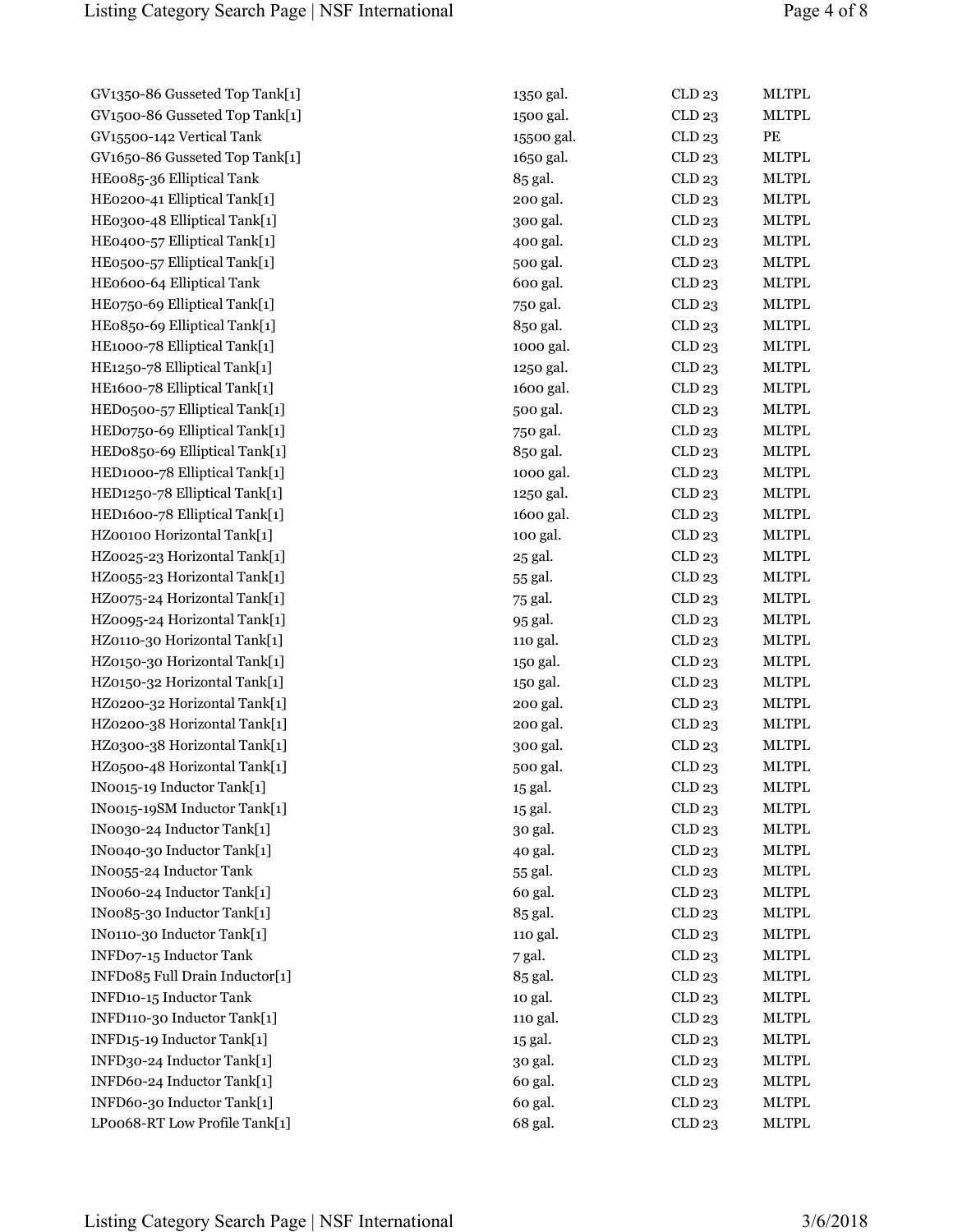| OC0055-23 Batch Tank- Cone Bottom-Open Top[1] | 55 gal.  | CLD23             | <b>MLTPL</b> |
|-----------------------------------------------|----------|-------------------|--------------|
| OC0100-23 Batch Tank- Cone Bottom-Open Top[1] | 100 gal. | CLD 23            | <b>MLTPL</b> |
| OC0145-36 Batch Tank- Cone Bottom-Open Top[1] | 145 gal. | CLD23             | <b>MLTPL</b> |
| OC0200-36 Batch Tank- Cone Bottom-Open Top[1] | 200 gal. | CLD23             | <b>MLTPL</b> |
| OC0250-36 Batch Tank- Cone Bottom-Open Top[1] | 250 gal. | CLD23             | <b>MLTPL</b> |
| OC0325-36 Batch Tank- Cone Bottom-Open Top[1] | 325 gal. | CLD23             | <b>MLTPL</b> |
| OP0055-23 Batch Tank- Vertical- Open Top[1]   | 55 gal.  | CLD23             | <b>MLTPL</b> |
| OP0100-23 Batch Tank- Vertical- Open Top[1]   | 100 gal. | CLD23             | MLTPL        |
| OP0145-36 Batch Tank-Vertical-Open Top[1]     | 145 gal. | CLD23             | <b>MLTPL</b> |
| OP0200-36 Batch Tank-Vertical-Open Top[1]     | 200 gal. | CLD23             | <b>MLTPL</b> |
| OP0210-40 Open Top[1]                         | 210 gal. | CLD23             | <b>MLTPL</b> |
| OP0250-36 Batch Tank-Vertical-Open Top[1]     | 250 gal. | CLD23             | <b>MLTPL</b> |
| OP0325-36 Batch Tank- Vertical- Open Top[1]   | 325 gal. | CLD23             | <b>MLTPL</b> |
| PCO035-16W PCO Tank[1]                        | 35 gal.  | CLD23             | <b>MLTPL</b> |
| PCO050-19S PCO Tank[1]                        | 50 gal.  | CLD23             | <b>MLTPL</b> |
| PCO050-19W PCO Tank[1]                        | 50 gal.  | CLD23             | MLTPL        |
| PCO100-30S PCO Tank[1]                        | 100 gal. | CLD23             | <b>MLTPL</b> |
| PCO100-30W PCO Tank[1]                        | 100 gal. | CLD23             | <b>MLTPL</b> |
| PCO150-37S PCO Tank[1]                        | 150 gal. | CLD23             | <b>MLTPL</b> |
| PCO150-37W PCO Tank[1]                        | 150 gal. | CLD23             | <b>MLTPL</b> |
| PCO200-37S PCO Tank[1]                        | 200 gal. | CLD23             | <b>MLTPL</b> |
| PCO200-37W PCO Tank[1]                        | 200 gal. | CLD23             | <b>MLTPL</b> |
| PCO300-37S PCO Tank[1]                        | 300 gal. | CLD23             | <b>MLTPL</b> |
| PCO300-37W PCO Tank[1]                        | 300 gal. | CLD23             | MLTPL        |
| PU0200-52 Pickup Tank[1]                      | 200 gal. | CLD23             | <b>MLTPL</b> |
| PU0205-52 Pickup Tank[1]                      | 205 gal. | CLD23             | <b>MLTPL</b> |
| PU0305-60 Pickup Tank[1]                      | 305 gal. | CLD23             | <b>MLTPL</b> |
| PU0350-62 Pickup Tank[1]                      | 350 gal. | CLD23             | <b>MLTPL</b> |
| PU0450-62 Pickup Tank[1]                      | 450 gal. | CLD23             | <b>MLTPL</b> |
| SP-0012RT Applicator Tank[1]                  | 12 gal.  | CLD23             | <b>MLTPL</b> |
| SP-0012VM Applicator Tank[1]                  | 12 gal.  | CLD23             | <b>MLTPL</b> |
| SP-0019-VM Applicator Tank[1]                 | 19 gal.  | CLD23             | MLTPL        |
| SP-0020-LC Applicator Tank[1]                 | 20 gal.  | CLD23             | <b>MLTPL</b> |
| SP0003-RT Specialty Tank[1]                   | 3 gal.   | CLD <sub>23</sub> | MLTPL        |
| SPooo4-SQ5 Specialty Tank[1]                  | 4 gal.   | CLD23             | <b>MLTPL</b> |
| SPooo4-SQ8 Specialty Tank[1]                  | 4 gal.   | CLD23             | MLTPL        |
| SP0005-RT Rectangle Tank[1]                   | 5 gal.   | CLD23             | <b>MLTPL</b> |
| SP0005-SQ5 Specialty Tank[1]                  | 5 gal.   | CLD23             | <b>MLTPL</b> |
| SP0005-SQ8 Specialty Tank[1]                  | 5 gal.   | CLD23             | <b>MLTPL</b> |
| SP0006-2N Rectangle Tank[1]                   | 6 gal.   | CLD23             | <b>MLTPL</b> |
| SP0006-2P Rectangle Tank[1]                   | 6 gal.   | CLD23             | <b>MLTPL</b> |
| SP0007-RT Rectangle Tank[1]                   |          | CLD23             | <b>MLTPL</b> |
| SPooo8-VM Applicator Tank[1]                  | 7 gal.   |                   | <b>MLTPL</b> |
|                                               | 8 gal.   | CLD23             |              |
| SPoo10-SQ8 Specialty Tank[1]                  | 10 gal.  | CLD23             | MLTPL        |
| SP0015-SQ Specialty Tank                      | 15 gal.  | CLD23             | <b>MLTPL</b> |
| SPoo16-MM Rectangle Tank[1]                   | 16 gal.  | CLD23             | <b>MLTPL</b> |
| SP002.5-RT Specialty Tank[1]                  | 2.5 gal. | CLD23             | <b>MLTPL</b> |
| SP0020-OM Rectangle Tank[1]                   | 20 gal.  | CLD23             | <b>MLTPL</b> |
| SPoo26-RT Utility Tank[1]                     | 26 gal.  | CLD23             | MLTPL        |
| SP003.5-CL Specialty Tank[1]                  | 3.5 gal. | CLD 23            | <b>MLTPL</b> |

| 55 gal.  | CLD23             | <b>MLTPL</b> |
|----------|-------------------|--------------|
| 100 gal. | CLD23             | <b>MLTPL</b> |
| 145 gal. | CLD23             | <b>MLTPL</b> |
| 200 gal. | CLD23             | <b>MLTPL</b> |
| 250 gal. | CLD23             | <b>MLTPL</b> |
| 325 gal. | CLD23             | <b>MLTPL</b> |
| 55 gal.  | CLD23             | <b>MLTPL</b> |
| 100 gal. | CLD23             | <b>MLTPL</b> |
| 145 gal. | CLD23             | <b>MLTPL</b> |
| 200 gal. | CLD23             | <b>MLTPL</b> |
| 210 gal. | CLD23             | <b>MLTPL</b> |
| 250 gal. | CLD23             | <b>MLTPL</b> |
| 325 gal. | CLD 23            | <b>MLTPL</b> |
| 35 gal.  | CLD23             | <b>MLTPL</b> |
| 50 gal.  | CLD <sub>23</sub> | <b>MLTPL</b> |
| 50 gal.  | CLD <sub>23</sub> | <b>MLTPL</b> |
| 100 gal. | CLD23             | <b>MLTPL</b> |
| 100 gal. | CLD23             | <b>MLTPL</b> |
| 150 gal. | CLD23             | <b>MLTPL</b> |
| 150 gal. | CLD23             | <b>MLTPL</b> |
| 200 gal. | CLD23             | <b>MLTPL</b> |
| 200 gal. | CLD23             | <b>MLTPL</b> |
| 300 gal. | CLD23             | <b>MLTPL</b> |
| 300 gal. | CLD23             | <b>MLTPL</b> |
| 200 gal. | CLD23             | <b>MLTPL</b> |
| 205 gal. | CLD23             | <b>MLTPL</b> |
| 305 gal. | CLD23             | <b>MLTPL</b> |
| 350 gal. | CLD23             | <b>MLTPL</b> |
| 450 gal. | CLD23             | <b>MLTPL</b> |
| 12 gal.  | CLD23             | <b>MLTPL</b> |
| 12 gal.  | CLD23             | <b>MLTPL</b> |
| 19 gal.  | CLD23             | <b>MLTPL</b> |
| 20 gal.  | CLD <sub>23</sub> | <b>MLTPL</b> |
| 3 gal.   | CLD 23            | <b>MLTPL</b> |
| 4 gal.   | CLD23             | <b>MLTPL</b> |
| 4 gal.   | CLD23             | <b>MLTPL</b> |
| 5 gal.   | CLD <sub>23</sub> | <b>MLTPL</b> |
| 5 gal.   | CLD <sub>23</sub> | <b>MLTPL</b> |
| 5 gal.   | CLD 23            | <b>MLTPL</b> |
| 6 gal.   | CLD <sub>23</sub> | <b>MLTPL</b> |
| 6 gal.   | CLD23             | <b>MLTPL</b> |
| 7 gal.   | CLD 23            | <b>MLTPL</b> |
| 8 gal.   | CLD 23            | <b>MLTPL</b> |
| 10 gal.  | CLD23             | <b>MLTPL</b> |
| 15 gal.  | CLD23             | <b>MLTPL</b> |
| 16 gal.  | CLD 23            | <b>MLTPL</b> |
|          | CLD23             | <b>MLTPL</b> |
| 2.5 gal. |                   | <b>MLTPL</b> |
| 20 gal.  | CLD23             | <b>MLTPL</b> |
| 26 gal.  | CLD23             |              |
| 3.5 gal. | CLD 23            | <b>MLTPL</b> |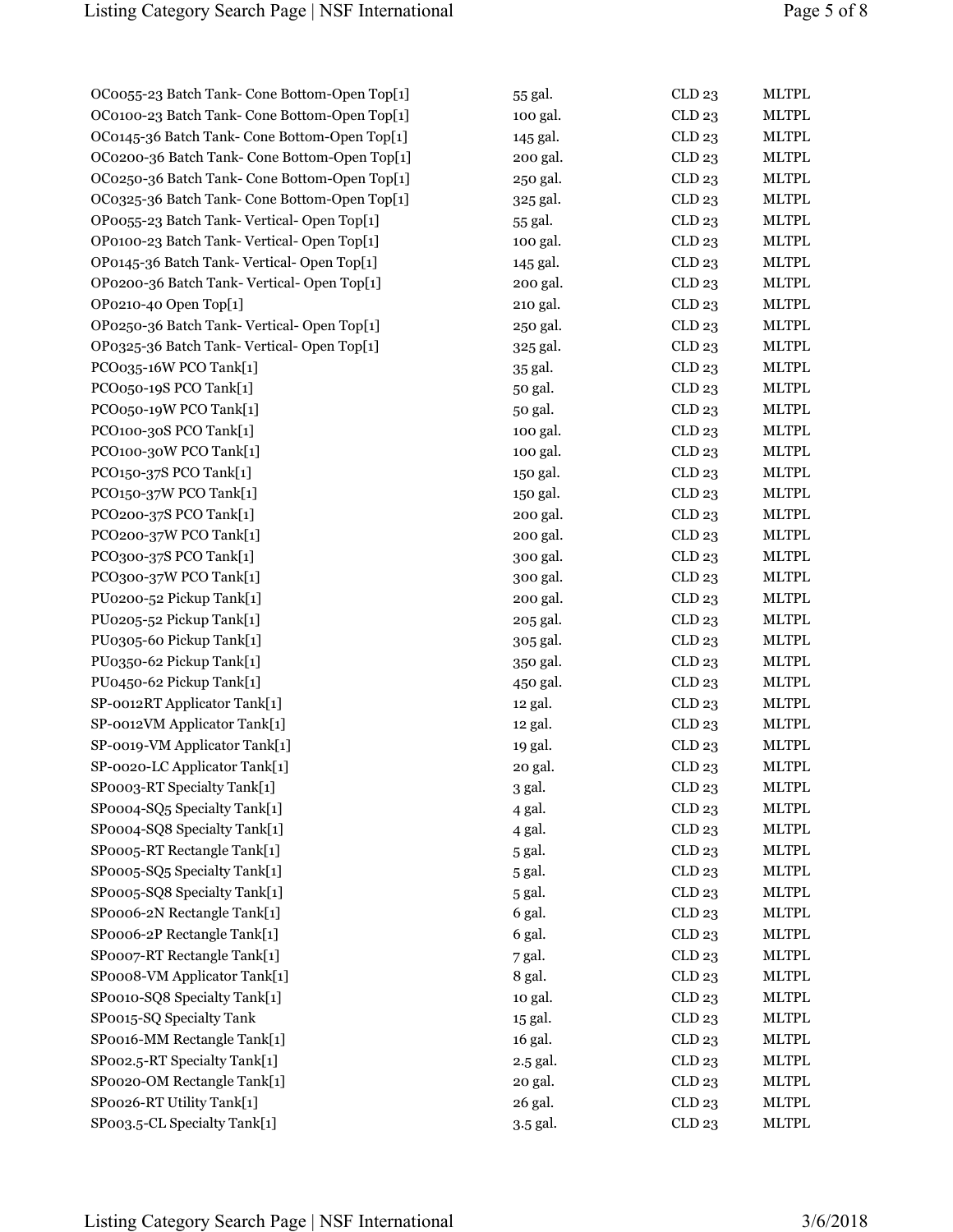| SP0035-RT Total Drain Rectangular Tank[1]           | 35 gal.   | CLD23  | <b>MLTPL</b>                          |
|-----------------------------------------------------|-----------|--------|---------------------------------------|
| SP0045-AS Utility Tank[1]                           | 45 gal.   | CLD23  | <b>MLTPL</b>                          |
| SP0050-RT Utility Tank[1]                           | 50 gal.   | CLD23  | <b>MLTPL</b>                          |
| SP0055-MM Utility Tank[1]                           | 55 gal.   | CLD23  | <b>MLTPL</b>                          |
| SP0056-RT Total Drain Rectangular Tank[1]           | 56 gal.   | CLD23  | <b>MLTPL</b>                          |
| SPoo8o-RT Utility Tank[1]                           | 80 gal.   | CLD23  | <b>MLTPL</b>                          |
| SP0100-RT Utility Tank[1]                           | 100 gal.  | CLD23  | <b>MLTPL</b>                          |
| SP0150-RT Utility Tank[1]                           | 150 gal.  | CLD23  | <b>MLTPL</b>                          |
| SP0200-RT Utility Tank[1]                           | 200 gal.  | CLD23  | <b>MLTPL</b>                          |
| SP0250-UT Utility Tank[1]                           | 250 gal.  | CLD23  | <b>MLTPL</b>                          |
| SP0300-UT Utility Tank[1]                           | 300 gal.  | CLD23  | <b>MLTPL</b>                          |
| SP0400-UT Utility Tank[1]                           | 400 gal.  | CLD23  | <b>MLTPL</b>                          |
| SSPU0200-70 Pickup Tank                             | 200 gal.  | CLD23  | <b>MLTPL</b>                          |
| SSPU0300-70 Pickup Tank                             | 300 gal.  | CLD23  | <b>MLTPL</b>                          |
| SSPU0400-70 Pickup Tank                             | 400 gal.  | CLD23  | <b>MLTPL</b>                          |
| VT0010-12 Vertical Polyethylene Storage Tank[2] [3] | 10 gal.   | CLD23  | PE                                    |
| VT0020-16 Vertical Polyethylene Storage Tank[2] [3] | 20 gal.   | CLD23  | PE                                    |
| VT0025-18 Vertical Polyethylene Storage Tank[2] [3] | 25 gal.   | CLD23  | $\mathbf{P}\mathbf{E}$                |
| VT0040-18 Vertical Polyethylene Storage Tank[2] [3] | 40 gal.   | CLD23  | $\mathbf{P}\mathbf{E}$                |
| VT0055-20 Vertical Polyethylene Storage Tank[2] [3] | 55 gal.   | CLD23  | PE                                    |
| VT0055-23 Batch Tank-Vertical[1]                    | 55 gal.   | CLD23  | <b>MLTPL</b>                          |
| VT0065-23 Vertical Polyethylene Storage Tank[2] [3] | 65 gal.   | CLD23  | PE                                    |
| VT0075-23 Vertical Polyethylene Storage Tank[2] [3] | 75 gal.   | CLD23  | $\ensuremath{\mathop{\text{\rm PE}}}$ |
| VT0100-23 Batch Tank-Vertical[1]                    | 100 gal.  | CLD23  | MLTPL                                 |
| VT0100-28 Vertical Polyethylene Storage Tank[2] [3] | 100 gal.  | CLD23  | PE                                    |
| VT0105-23 Vertical Polyethylene Storage Tank[2] [3] | 100 gal.  | CLD23  | PE                                    |
| VT0110-32 Vertical Polyethylene Storage Tank[2] [3] | 110 gal.  | CLD23  | $\mathbf{P}\mathbf{E}$                |
| VT0130-32 Vertical Polyethylene Storage Tank[2] [3] |           | CLD23  | $\mathbf{P}\mathbf{E}$                |
| VT0135-28 Vertical Polyethylene Storage Tank[2] [3] | 130 gal.  | CLD23  |                                       |
|                                                     | 135 gal.  |        | PE                                    |
| VT0145-36 Batch Tank-Vertical[1]                    | 145 gal.  | CLD23  | <b>MLTPL</b>                          |
| VT0160-28 Vertical Polyethylene Storage Tank[2] [3] | 160 gal.  | CLD23  | PE                                    |
| VT0175-31 Vertical Polyethylene Storage Tank[2] [3] | 160 gal.  | CLD23  | $\ensuremath{\mathop{\text{\rm PE}}}$ |
| VT0180-40 Vertical Polyethylene Storage Tank[2] [3] | 180 gal.  | CLD 23 | PE                                    |
| VT0200-36 Batch Tank- Vertical[1]                   | 200 gal.  | CLD23  | <b>MLTPL</b>                          |
| VT0210-40 Vertical Polyethylene Storage Tank[2] [3] | 210 gal.  | CLD 23 | $\ensuremath{\mathop{\text{\rm PE}}}$ |
| VT0225-31 Vertical Polyethylene Storage Tank[2] [3] | 225 gal.  | CLD23  | $\ensuremath{\mathop{\text{\rm PE}}}$ |
| VT0250-36 Batch Tank-Vertical[1]                    | 250 gal.  | CLD23  | MLTPL                                 |
| VT0265-31 Vertical Polyethylene Storage Tank[2] [3] | 265 gal.  | CLD 23 | PE                                    |
| VT0295-42 Vertical Polyethylene Storage Tank[2] [3] | 2635 gal. | CLD23  | PE                                    |
| VT0300-35 Vertical Polyethylene Storage Tank[2] [3] | 300 gal.  | CLD23  | $\mathbf{P}\mathbf{E}$                |
| VT0300-42 Vertical Polyethylene Storage Tank[2] [3] | 300 gal.  | CLD23  | PE                                    |
| VT0325-36 Batch Tank-Vertical[1]                    | 325 gal.  | CLD23  | MLTPL                                 |
| VT0405-52 Vertical Polyethylene Storage Tank[2] [3] | 405 gal.  | CLD23  | PE                                    |
| VT0420-42 Vertical Polyethylene Storage Tank[2] [3] | 420 gal.  | CLD23  | PE                                    |
| VT0425-42 Vertical Polyethylene Storage Tank[2] [3] | 425 gal.  | CLD23  | PE                                    |
| VT0500-52 Vertical Polyethylene Storage Tank[2] [3] | 500 gal.  | CLD23  | PE                                    |
| VT0505-46 Vertical Polyethylene Storage Tank[2] [3] | 505 gal.  | CLD23  | $\mathbf{P}\mathbf{E}$                |
| VT0550-52 Vertical Polyethylene Storage Tank[2] [3] | 550 gal.  | CLD23  | PE                                    |
| VT0600-46 Vertical Polyethylene Storage Tank[2] [3] | 600 gal.  | CLD 23 | PE                                    |
| VT0625-64 Vertical Polyethylene Storage Tank[2] [3] | 625 gal.  | CLD23  | $\mathbf{P}\mathbf{E}$                |
|                                                     |           |        |                                       |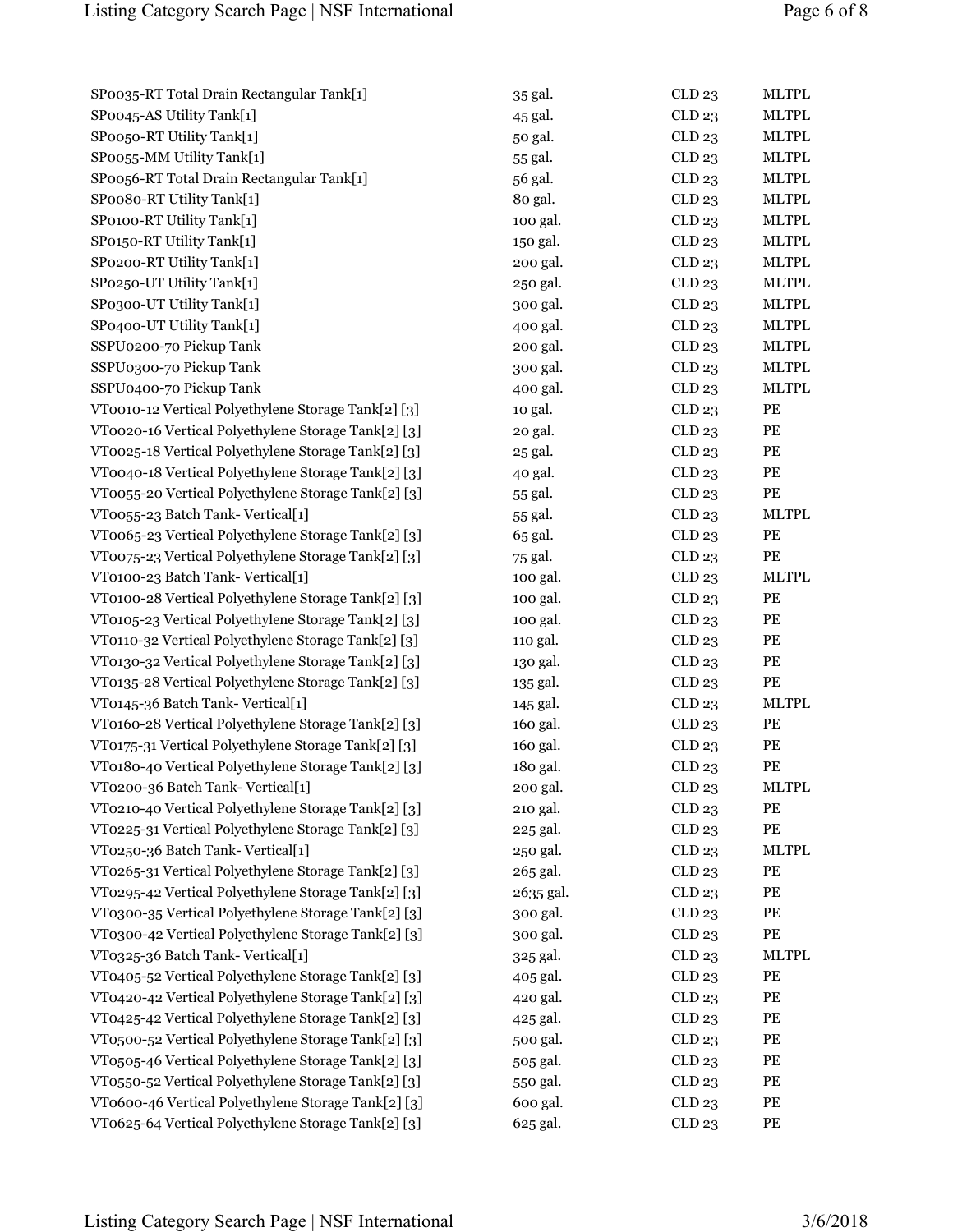| VT0800-46 Vertical Polyethylene Storage Tank[2] [3]    | 800 gal.    | CLD23             | PE                                    |
|--------------------------------------------------------|-------------|-------------------|---------------------------------------|
| VT0850-54 Vertical Polyethylene Storage Tank[2] [3]    | 850 gal.    | CLD 23            | PE                                    |
| VT0900-46 Vertical Polyethylene Storage Tank[2] [3]    | 900 gal.    | CLD23             | PE                                    |
| VT1000-64 Vertical Polyethylene Storage Tank[2] [3]    | 1000 gal.   | CLD23             | PE                                    |
| VT1050-86 Vertical Polyethylene Storage Tank[2] [3]    | 1050 gal.   | CLD23             | PE                                    |
| VT10500-142 Vertical Tank                              | 10500 gal.  | CLD23             | <b>MLTPL</b>                          |
| VT10500-2500 Vertical Polyethylene Storage Tank[2] [3] | 10,500 gal. | CLD23             | $\ensuremath{\mathop{\text{\rm PE}}}$ |
| VT10500-2800 Vertical Polyethylene Storage Tank[2] [3] | 10,500 gal. | CLD23             | PE                                    |
| VT1200-64 Vertical Polyethylene Storage Tank[2] [3]    | 1200 gal.   | CLD23             | PE                                    |
| VT12500-142 Vertical Tank                              | 12500 gal.  | CLD23             | <b>MLTPL</b>                          |
| VT12500-142 Vertical Polyethylene Storage Tank[2] [3]  | 12,500 gal. | CLD23             | PE                                    |
| VT1350-86 Vertical Polyethylene Storage Tank[2] [3]    | 1350 gal.   | CLD23             | PE                                    |
| VT1500-64 Vertical Polyethylene Storage Tank[2] [3]    | 1500 gal.   | CLD23             | PE                                    |
| VT1500-86 Vertical Polyethylene Storage Tank[2] [3]    | 1500 gal.   | CLD23             | PE                                    |
| VT1525-64 Vertical Polyethylene Storage Tank[2] [3]    | 1525 gal.   | CLD23             | $\ensuremath{\mathop{\text{\rm PE}}}$ |
| VT15500-142 Vertical Tank                              | 15500 gal.  | CLD23             | MLTPL                                 |
| VT1650-86 Vertical Polyethylene Storage Tank[2] [3]    | 1650 gal.   | CLD23             | PE                                    |
| VT2000-64 Vertical Polyethylene Storage Tank[2] [3]    | 2000 gal.   | CLD23             | PE                                    |
| VT2000-90 Vertical Polyethylene Storage Tank[2] [3]    | 2000 gal.   | CLD23             | PE                                    |
| VT2050-86 Vertical Polyethylene Storage Tank[2] [3]    | 2050 gal.   | CLD23             | PE                                    |
| VT2150-102 Vertical Polyethylene Storage Tank[2] [3]   | 2150 gal.   | CLD23             | PE                                    |
| VT2500-90 Vertical Polyethylene Storage Tank[2] [3]    | 2500 gal.   | CLD23             | PE                                    |
| VT2500-96 Vertical Tank                                | 2500 gal.   | CLD23             | <b>MLTPL</b>                          |
| VT3000-90 Vertical Polyethylene Storage Tank[2] [3]    | 3000 gal.   | CLD23             | PE                                    |
| VT3000-96 Vertical Tank                                | 3000 gal.   | CLD23             | <b>MLTPL</b>                          |
| VT3100-102 Vertical Polyethylene Storage Tank[2] [3]   | 3100 gal.   | CLD23             | PE                                    |
| VT3400-102 Vertical Polyethylene Storage Tank[2] [3]   | 3400 gal.   | CLD23             | PE                                    |
| VT4000-96 Vertical Polyethylene Storage Tank[2] [3]    | 4000 gal.   | CLD23             | PE                                    |
| VT4200-96 Vertical Polyethylene Storage Tank[2] [3]    | 4200 gal.   | CLD23             | PE                                    |
| VT5000-102 Vertical Polyethylene Storage Tank[2] [3]   | 5000 gal.   | CLD23             | PE                                    |
| VT5150-102 Vertical Polyethylene Storage Tank[2] [3]   | 5150 gal.   | CLD23             | PE                                    |
| VT6250-102 Vertical Polyethylene Storage Tank[2] [3]   | 6250 gal.   | CLD23             | PE                                    |
| VT6500-120 Vertical Polyethylene Storage Tank[2] [3]   | 6500 gal.   | CLD 23            | PE                                    |
| VT7000-142 Vertical Polyethylene Storage Tank[2] [3]   | 7000 gal.   | CLD <sub>23</sub> | $\ensuremath{\mathop{\text{\rm PE}}}$ |
| VT7800-120 Vertical Polyethylene Storage Tank[2] [3]   | 7800 gal.   | CLD 23            | PE                                    |
| VT8000-120 Vertical Polyethylene Storage Tank[2] [3]   | 8000 gal.   | CLD 23            | PE                                    |
| VT9000-142 Vertical Tank                               | 9000 gal.   | CLD23             | <b>MLTPL</b>                          |
| VT9150-120 Vertical Polyethylene Storage Tank[2] [3]   | 9150 gal.   | CLD23             | PE                                    |
| VT9500-120 Vertical Polyethylene Storage Tank[2] [3]   | 9500 gal.   | CLD23             | PE                                    |

[1] Certified for the following tank/component combinations: 3/4" fittings/fitting gaskets shall only be used with tanks greater than or equal to 2.5 gallons. 1" fittings/fitting gaskets shall only be used with tanks greater than or equal to 3 gallons. 1-1/4" and 1-1/2" fittings/fitting gaskets shall only be used with tanks greater than or equal to 4 gallons. 2" fittings/fitting gaskets shall only be used with tanks greater than or equal to 5 gallons.